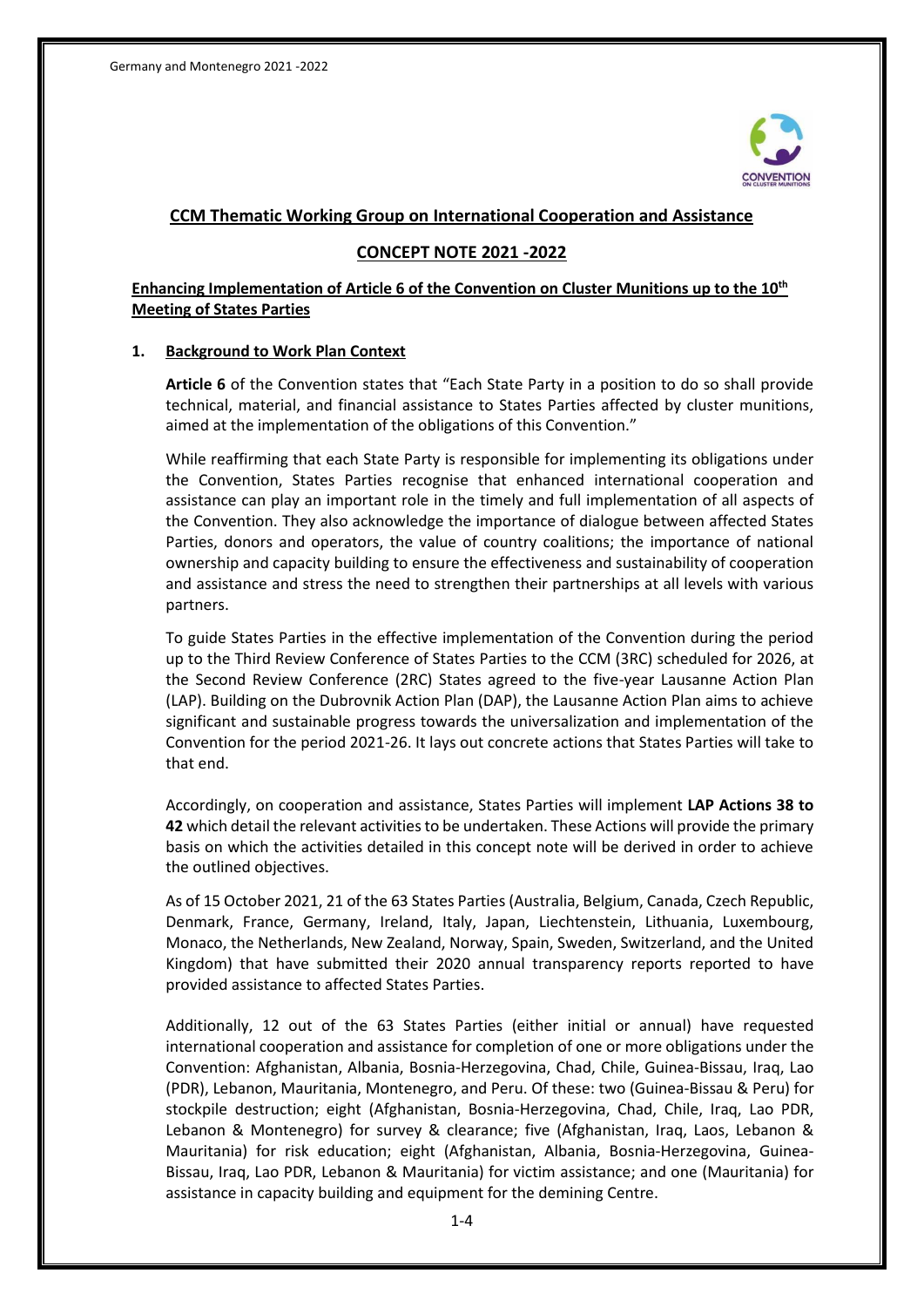# **2. Objectives**

- a. Facilitate targeted meetings to enhance international cooperation and assistance in the implementation of key CCM provisions.
- b. Be available as point of contact for questions with regard to international cooperation and assistance in the implementation of key CCM provisions.

# **3. Activities**

- a. The Coordinators will have regular communication with affected States Parties, donors and operators, to exchange views, information and lessons learned, and to enhance international cooperation and assistance, as well as to promote the establishment of new Country Coalitions.
- b. The Coordinators will host a joint meeting to exchange views and share experiences/best practices between the CCM and APMBC
- c. The Coordinators will host a meeting aimed at exchanging views and sharing experiences/best practices of donors, operators and affected States Parties which have been/are engaged in a Country Coalition and affected States Parties seeking international assistance.
- d. The Coordinators will follow up with States Parties with established Country Coalitions to track implementation of their time-bound obligations under the Convention.
- e. The Coordinators will follow-up with States with existing time-bound obligations under the Convention regarding their needs for international cooperation and assistance.
- f. The Coordinators will meet regularly with the ISU to exchange views, in particular regarding extension requests.
- g. The Coordinators will work with the Coordinator for Transparency Reporting to encourage States parties to enhance the quality of information in their Article 7 reports. As Coordinators, they will highlight the importance of transparency reporting as it is one of the fundamental tools available to the CCM community to identify implementation challenges and needs.
- h. The Coordinators will work, as part of the *Analysis groups* for Article 3 and Article 4 extension requests, together with the Coordinators on Stockpile Destruction and Retention and the Coordinators on Clearance and Risk Reduction Education respectively, in support of the President to prepare the reports on the extension requests received.
- i. Social media platforms, including the Convention's website, will be used to promote good practices with regards to international cooperation and assistance and the concept of Country Coalitions.
- j. The Coordinators will participate at the intersessional CCM meeting and support the President of the  $10<sup>th</sup>$  MSP in the activities related to the preparation of the MSP including its progress Report with regard to matters concerning cooperation and assistance.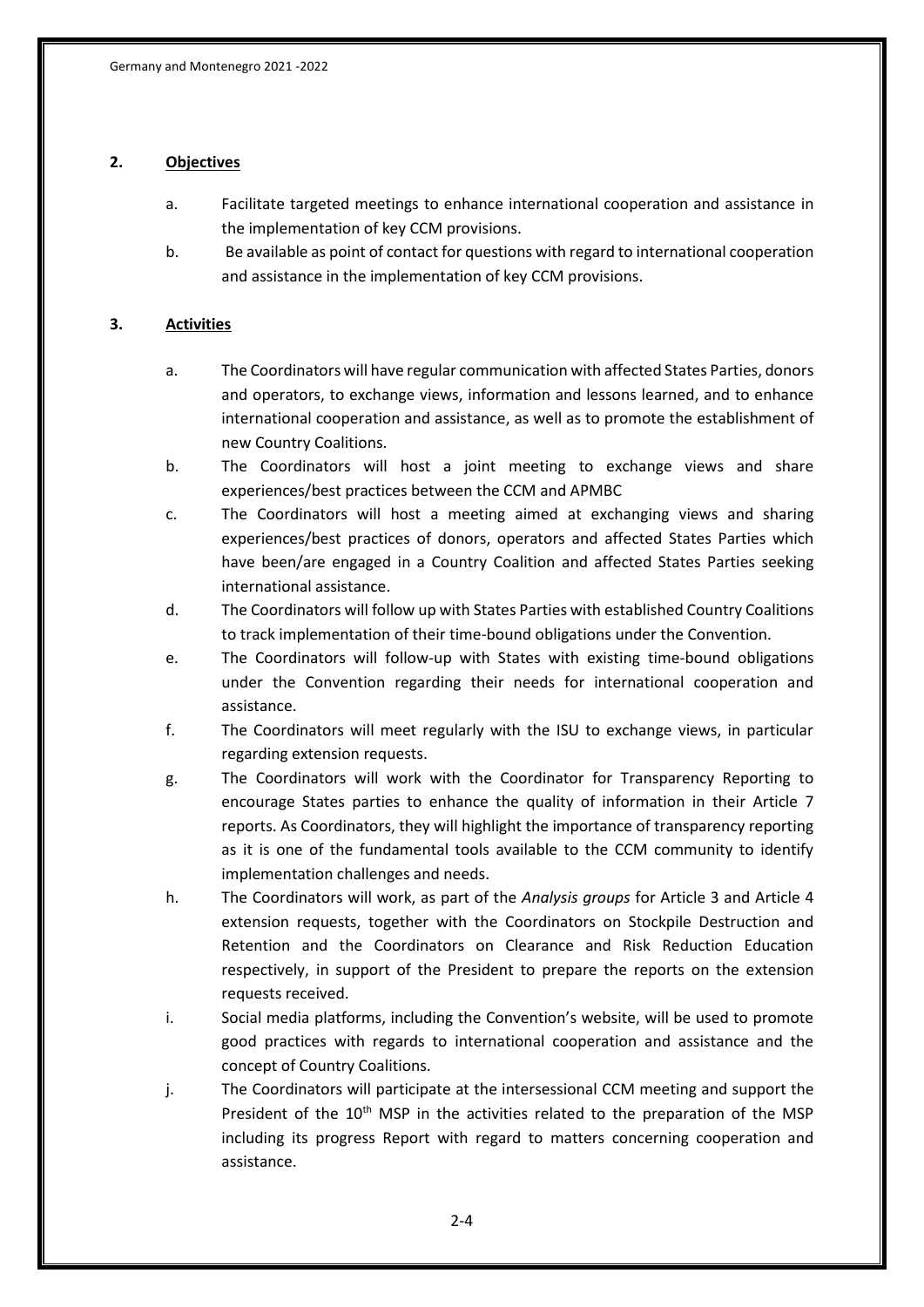# **4. Expected Outputs by 10MSP**

- a. Country Coalition concept better understood by States Parties with time-bound obligations.
- b. States Parties seeking assistance to be supported in their efforts to receive the assistance, through coordination with different actors.
- c. Increased exchange of experiences and best practices regarding international cooperation and assistance and the concept of the Country Coalitions.
- d. States Parties that expect not to meet their deadlines will be assisted with their extension requests, including assistance in the mobilisation of necessary resources needed for the development and implementation of a request.

## **5. Estimated Budget**

- Limited costs, depending on the strategy adopted.
- ISU grant for Country Coalition focused meetings.

# **6. Strategy Implementers**

- Coordinators Germany and Montenegro
- CCM Implementation Support Unit

# **7. Potential Implementing Partners**

- Thematic Coordinators
- States Parties and signatory States that have obligations under any of the key areas of the CCM including Articles 3, 4, 5, 7 and 9
- Donor/Partner States
- International NGOs / operators
- Aid agencies
- Civil society

### **8. Timeline of the Activities up the 10MSP**

### **Fourth Quarter of 2021**

- Meet with ISU to discuss priorities
- Host a joint meeting of CCM and APMBC Co-Coordinators for Cooperation and Assistance
- Meet with the representatives of civil society to exchange views on the international cooperation and assistance